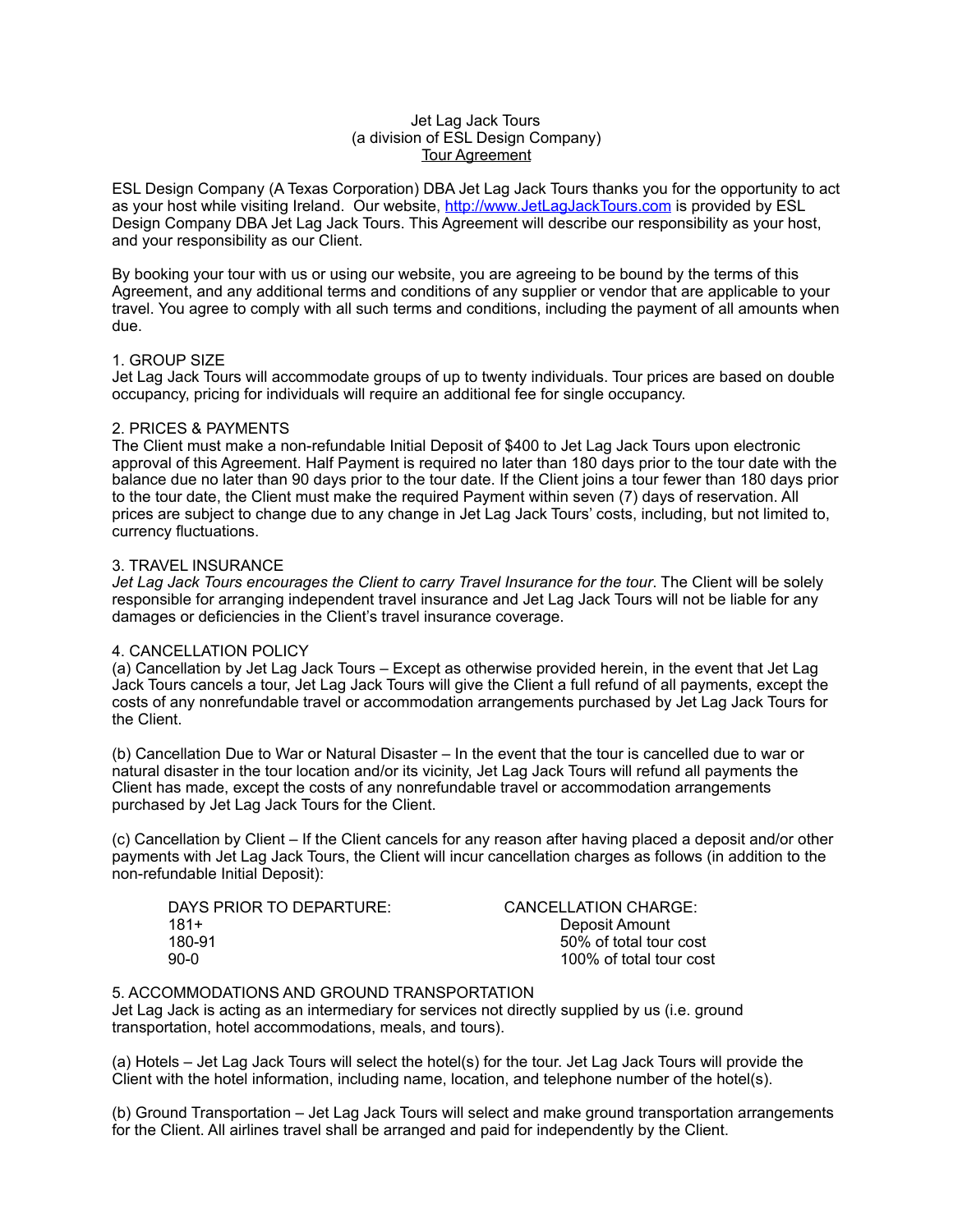(c) Special Requests or Requirements – Advise Jet Lag Jack Tours of your special requests or requirements at the time of making your Initial Deposit, i.e.food allergies, diet preferences (vegetarian, gluten free, etc.), and disability/physical requirements. While Jet Lag Jack Tours will use all best efforts to accommodate your special requests or requirements, your request is not guaranteed and Jet Lag Jack Tours will not be responsible for any damages or discomfort to you in any lodging, restaurant or transportation while on the tour. The Client agrees to notify Jet Lag Jack Tours at the time of Initial Deposit of any physical challenges or other special needs that may require accommodation or support arrangements on the tour. Jet Lag Jack Tours will use its best efforts to make accommodations for Clients with special needs, but if such accommodations cannot reasonably be made, Jet Lag Jack Tours will refund the Client's deposit/payments according the Cancellation Policy.

(d) Delay - If, due to weather, flight schedule changes or cancellations, or other factors outside of our control, the Client is required to spend any additional night(s) en route to or from the Client's gateway city, the Client will be responsible for his or her own hotel, transfers, meals, and other costs.

#### 6. SUBSTITUTIONS

Jet Lag Jack Tours, in its sole discretion, may substitute portions of the tour, including, but not limited to, sightseeing, hotels, and restaurants, prior to and during the tour.

#### 7. TRAVEL DOCUMENTS

If the Client is a United States citizen, the Client will be required to present a valid passport for travel. If the Client is not a United States citizen, the Client will be required to comply with the laws and rules of all applicable government agencies. Any questions related to travel documents should be directed to Jet Lag Jack Tours at least two months prior to the tour.

#### 8. BAGGAGE

Jet Lag Jack Tours is not responsible for any damage to, or loss of, the Client's baggage or personal items during the tour. Each client is limited to one suitcase not exceeding 50 lbs. and one daypack or shoulder bag per person. You must be able to carry or roll your own luggage up to 15 minutes and up one or more flights of stairs.

### 9. INDEMNIFICATION

You agree to indemnify us and our affiliates, and any of our suppliers or vendors, and any such parties' officers, directors, employees and agents from and against any claims, causes of action, demands, losses, damages, or other costs, (including reasonable legal and accounting fees) brought by you or third parties as a result of (a) your breach of this Agreement, (b) your violation of any law or rights of any third party, or (c) your use of our website.

## 10. LIMITATION OF LIABILITY

YOUR EXCLUSIVE REMEDY AND OUR ENTIRE LIABILITY, IF ANY, FOR ANY CLAIMS ARISING OUT OF THIS AGREEMENT AND YOUR USE OF OUR WEB SITE SHALL BE LIMITED TO THE AMOUNT YOU PAID US FOR SERVICES.

ALL SERVICES ARE PROVIDED ON AN "AS IS" AND "AS AVAILABLE" BASIS WITHOUT WARRANTY OF ANY KIND, EITHER EXPRESS OR IMPLIED, INCLUDING, BUT NOT LIMITED TO, THE IMPLIED WARRANTIES OF MERCHANTABILITY OR FITNESS FOR A PARTICULAR PURPOSE, OR THE WARRANTY OF NON-INFRINGEMENT.

OUR WEB SITE COULD INCLUDE TECHNICAL OR OTHER MISTAKES, INACCURACIES OR TYPOGRAPHICAL ERRORS. WE MAY MAKE CHANGES TO THE MATERIALS AND SERVICES AT THE WEB SITE, INCLUDING THE PRICES AND DESCRIPTIONS OF ANY PRODUCTS OR SERVICES LISTED THEREIN, AT ANY TIME WITHOUT NOTICE. THE MATERIALS OR SERVICES AT THE WEB SITE MAY BE OUT OF DATE, AND WE MAKE NO COMMITMENT TO UPDATE SUCH MATERIALS OR SERVICES.

THROUGH YOUR USE OF OUR WEB SITE, YOU MAY HAVE THE OPPORTUNITY TO ENGAGE IN COMMERCIAL TRANSACTIONS WITH OTHER VENDORS. YOU ACKNOWLEDGE THAT ALL TRANSACTIONS RELATING TO ANY MERCHANDISE OR SERVICES OFFERED BY ANY PARTY ARE AGREED TO SOLELY BETWEEN THE SELLER OF SUCH MERCHANDISE AND SERVICES AND YOU.